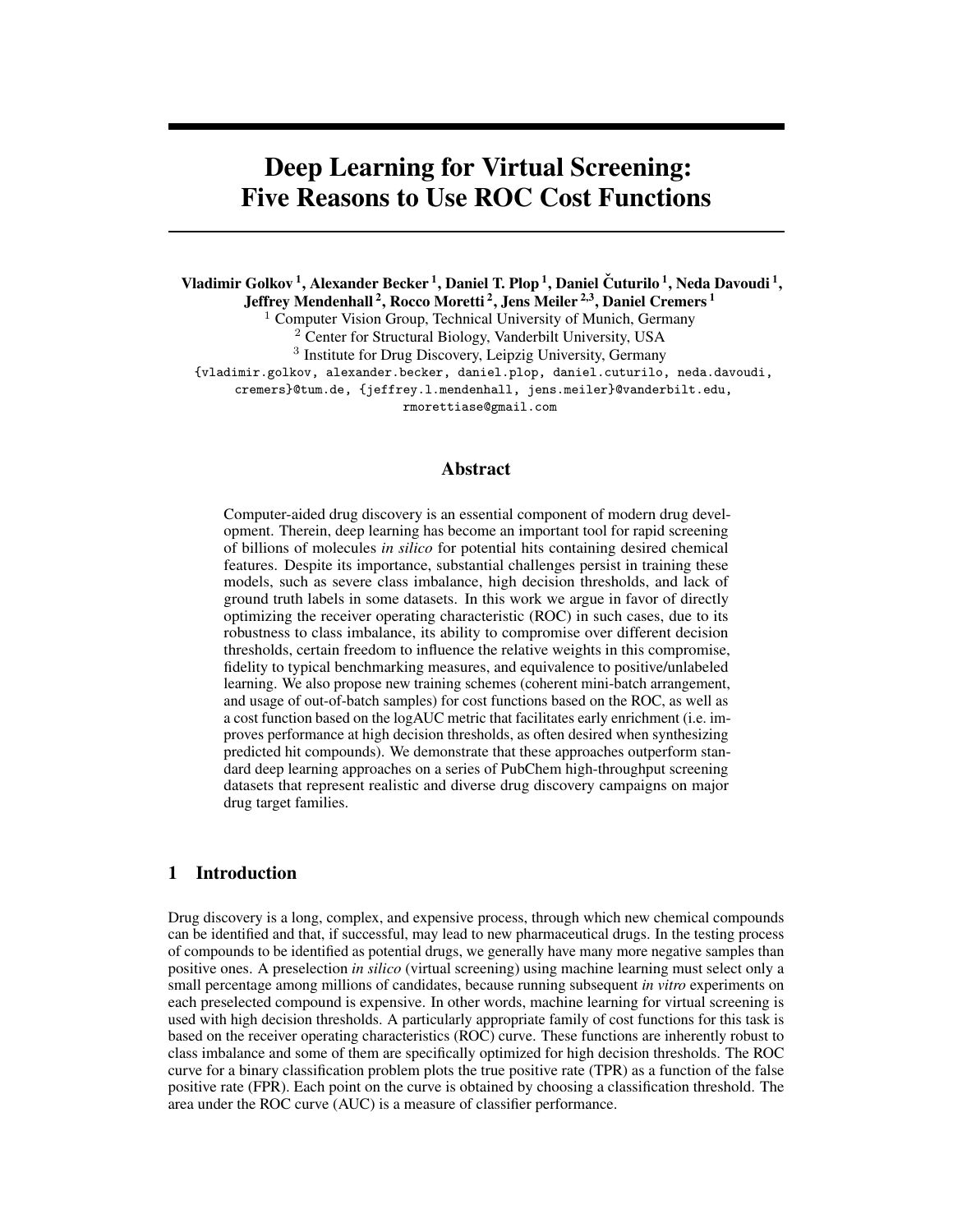#### <span id="page-1-0"></span>1.1 Reasons to use ROC-based cost functions in drug discovery

In the following we outline five important reasons to use ROC-based cost functions (i.e. to optimize the AUC statistic or similar statistics relatively directly) in virtual screening, instead of using the typical cross-entropy cost function.

Class imbalance Typical cost functions such as cross-entropy do not work well when applied to datasets where class sizes are strongly imbalanced and classes are not easily separable. The minority class has little contribution to the cross-entropy cost function, making it inexpensive for the classifier to misclassify most of the minority class. In contrast, AUC-based cost functions sum over positive-negative sample pairs (rather than over individual samples), resulting in every class appearing equally often in the cost term. This makes AUC-based cost functions immune to class imbalance.

High decision thresholds Due to the high cost of *in vitro* experiments, only a small percentage of samples can be selected, i.e. the decision threshold must be high. The left part of the ROC corresponds to such high decision thresholds. Hence, *optimizing* this part of the ROC specifically targets our goals. This is why advanced quality metrics for virtual screening focus on the left part of the ROC [\[Mysinger and Shoichet, 2010\]](#page-9-0). In Section [2.2.2,](#page-4-0) we introduce a novel ROC-based cost function that focuses on maximizing the area under the left part of the ROC curve.

Not knowing the exact threshold in advance In virtual screening we may not know the decision threshold for classification in advance. If this is the case, it is reasonable to consider all realistic thresholds when measuring or optimizing classifier performance. The ROC (and AUC) consolidate classifier quality over all possible thresholds. The left part of the ROC (and quality metrics that focus on it) consolidate classifier quality across various high decision thresholds.

Better benchmarking results Evaluation metrics typically reported for methods benchmarking are based on AUC because of the reasons listed above. Thus, if many benchmarks use ROC-based quality metrics and one wants to surpass current methods in these benchmarks, one can ideally use cost functions that directly aim to optimize those quality metrics.

**PU learning** The machine learning task where only positive and unlabeled samples are available for training is referred to as *positive/unlabeled learning* (PU learning). An example application of PU learning in drug discovery is the classification of small molecules into drug-like and non-drug-like compounds. While we can assemble lists of drugs and known drug-like compounds as positive training samples, it is difficult to come up with lists of definitely non-drug-like compounds – or at least not any that are not trivially non-drug-like. However, we can come up with sets of unlabeled compounds with unknown drug likeness. [Zhang and Lee](#page-9-1) [\[2008\]](#page-9-1) show that PU learning is equivalent to treating the unlabeled samples as negative while optimizing an AUC-based cost function. [Ren](#page-9-2) [et al.](#page-9-2) [\[2018\]](#page-9-2) show the effectiveness of AUC maximization for highly imbalanced PU learning for the special case where a part of the training data is mislabeled and/or some features are redundant.

## 1.2 Difficulties of AUC optimization and related work

While there are important reasons to optimize the AUC, it also gives rise to some challenging problems. Firstly, the gradient of AUC with respect to network weights is zero almost everywhere, because AUC changes only when the ranks of predictions for a positive sample and a negative sample are swapped. Therefore, AUC cannot be optimized directly by first-order optimization methods. Secondly, the AUC is a sum over pairs of samples rather than over individual samples, making its direct computation slow. In the following we outline typical solutions to these problems.

Approximations to AUC with non-zero gradient Different approximations to the AUC have been proposed that have non-zero gradients (on more than only a null set of weight space), allowing gradient-based optimization.

A sum of sigmoidal functions with the arguments scaled by a pre-defined value is a good approximation to the AUC [\[Yan et al., 2003\]](#page-9-3). However, it comes at the cost of creating very steep gradients depending on the choice of this scaling value, making optimization difficult. One of the differentiable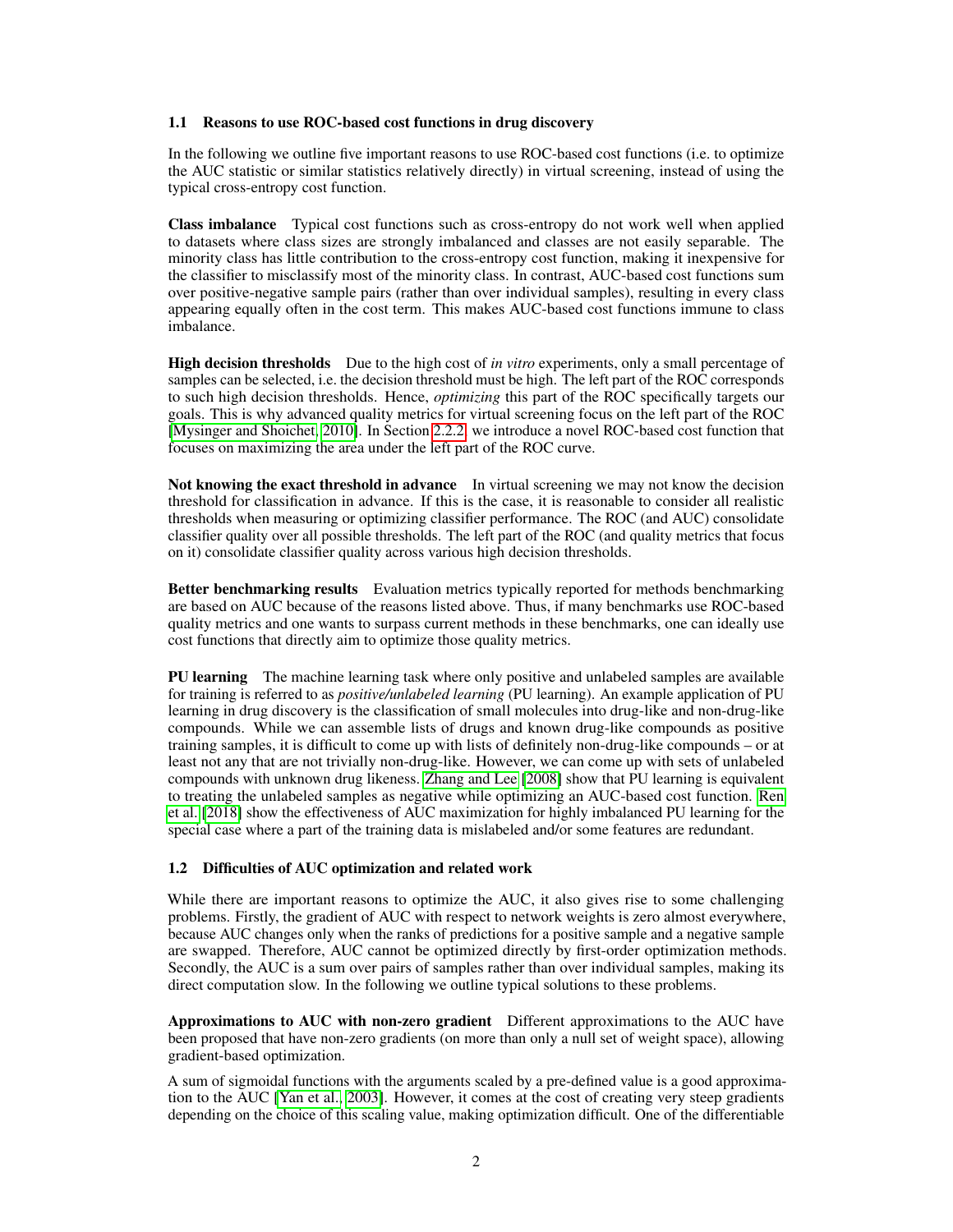AUC approximations introduced by [Yan et al.](#page-9-3) [\[2003\]](#page-9-3) does not have the issue of steep gradients. The proposed objective function dynamically adjusts a sample pairs' contribution to the loss, based on the score difference between the positive and the negative sample. More specifically, if the difference is larger than a specified margin, then the contribution of a given pair to the loss is zero, otherwise it is a positive value that changes smoothly with the magnitude of the score difference. This formulation makes the optimization focus on maximizing the number of pairs that have a pairwise difference larger than a given margin, enhancing generalization performance. For these reasons, we base our proposed objectives on this loss function (named  $R_1$ ) by [Yan et al.](#page-9-3) [\[2003\]](#page-9-3).

*RankOpt* [\[Herschtal and Raskutti, 2004\]](#page-9-4) is a linear classifier which uses sigmoidal functions in the cost function with the scaling value being calculated from the data instead of fixing it a priori. The algorithm is also computationally efficient, making it linear in the number of samples as opposed to quadratic run time of other methods. However, being a linear classifier, RankOpt is not directly compatible with deep learning.

The AUC ignores the exact prediction scores (which might contain valuable additional information about the model's quality, for example scoring a positive as "0.9 (rank 1)" might indicate a more promising model than scoring it as "0.7 (rank 1)"). The AUC takes only ranks into account. (This limitation of the AUC also causes the zero-gradient problem.) To overcome this issue, a method called *scored ROC* was proposed [\[Wu et al., 2007\]](#page-9-5) which is based on reducing scores for positives by a number between 0 and 1, the so-called margin. To this end, the *scored ROC curve* (not similar to ROC) plots margins against the corresponding AUC. The area under the scored ROC curve, called *scored AUC*, measures how quickly AUC declines when classifier outputs for positives are reduced. This metric has non-zero gradients with respect to sample scores.

[Calders and Jaroszewicz](#page-9-6) [\[2007\]](#page-9-6) use a polynomial (rather than sigmoidal) approximation of the step function. Their approximation allows to reformulate the sum over pairs of samples into a sum over individual samples, thus reducing the runtime of an epoch from quadratic to linear complexity. We achieve such runtime reduction with a sigmoidal approximation by using a lookup table that maps decision thresholds to false positive rates (see Section [2.2.2\)](#page-5-0). [Ferri et al.](#page-9-7) [\[2005\]](#page-9-7) use a linear (rather than sigmoidal or polynomial) approximation of the step function. A study of the bias of several AUC approximations was performed by [Vanderlooy and Hüllermeier](#page-9-8) [\[2008\]](#page-9-8).

Direct optimization of AUC without gradient-based methods Optimizing AUC directly using coordinate descent (i.e. optimizing one model parameter at a time, which is feasible despite the zero gradient) yields good results for certain machine learning methods that were designed specifically for genetics applications [\[Zhu et al., 2017\]](#page-9-9). [LeDell et al.](#page-9-10) [\[2016\]](#page-9-10) introduce an ensemble approach based on *Super Learner* [\[van der Laan et al., 2007\]](#page-9-11) which adjusts the combination of scores from several individual classifiers in favor of a higher AUC. They show that even though none of the base classifiers is specifically trained to maximize AUC, the Super Learner ensemble outperforms the top base algorithm, especially on data with high class imbalance.

**Online AUC optimization** We use out-of-batch predictions (see Section [2.2.1\)](#page-3-0) and a lookup table (see Section [2.2.2\)](#page-5-0). These techniques are related to online AUC optimization (i.e. training where data are not available all at once), which rewrites the sum of losses over sample pairs into a sum of losses of individual samples and uses buffers for positive and negative training samples [\[Zhao et al., 2011\]](#page-9-12) or stores the first- and second-order statistics of training data [\[Gao et al., 2013\]](#page-9-13).

# 2 Methods

In this section we will first introduce the AUC-based cost functions upon which our work relies, then we introduce the novel cost functions. The main contributions are: identification of five reasons for using ROC-based cost functions in virtual screening (Section [1.1\)](#page-1-0), a novel algorithm *AUC-prev* that uses out-of-batch predictions for overall prediction improvement in AUC optimization (Section [2.2.1\)](#page-3-0), and a new cost function  $\mathcal{L}_{\text{logAUC}}$  that optimizes the ROC curve using a novel reweighting scheme for different decision thresholds, along with a lookup table for fast computation and a stop-gradient operator that prevents degenerate solutions (Section [2.2.2\)](#page-4-0), and a comparison of five cost functions using four quality metrics and nine representative drug discovery datasets.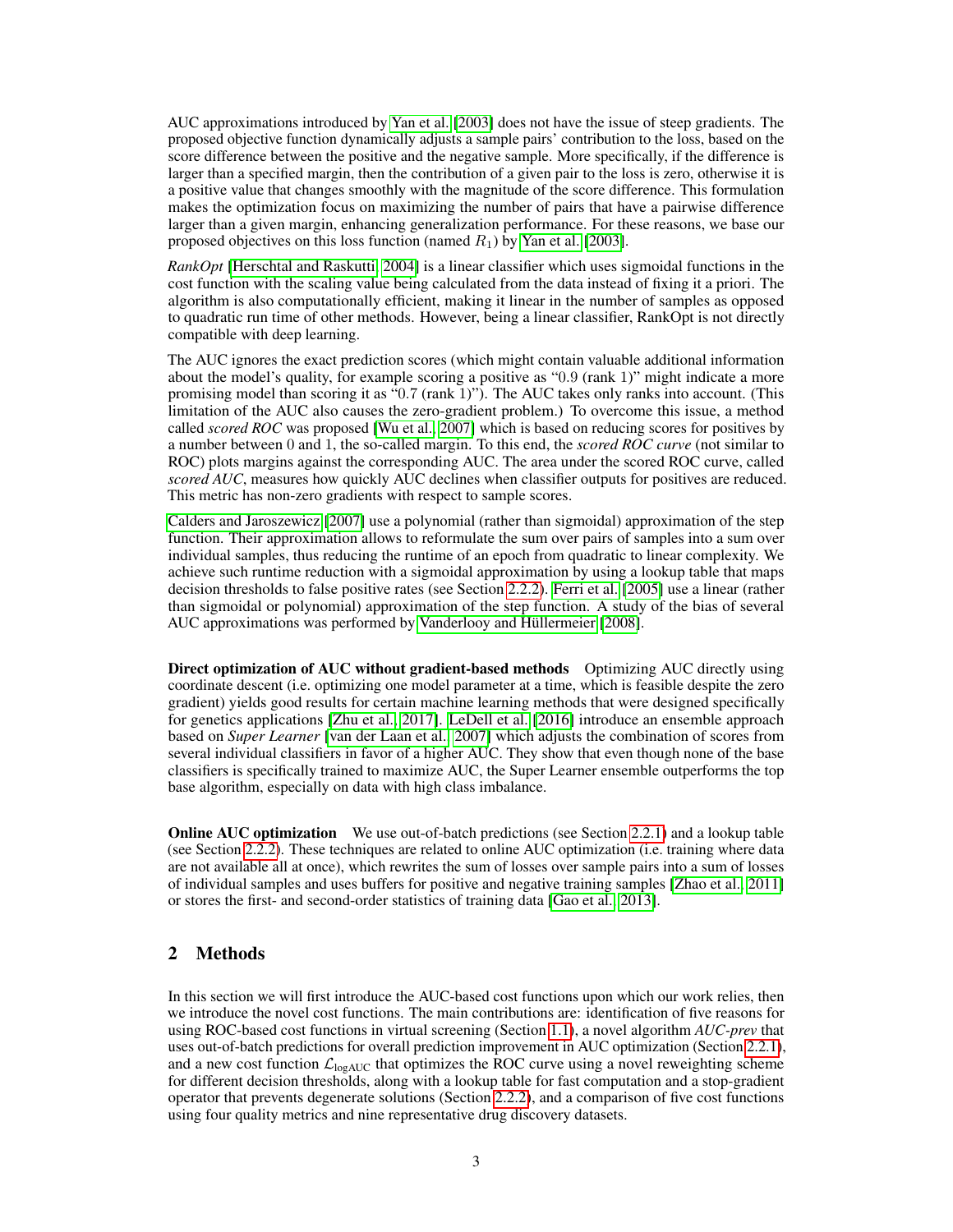#### 2.1 Approximation of the AUC

The AUC is the ratio of all positive-negative pairs where the positive has a higher prediction than the negative. In other words,

<span id="page-3-4"></span><span id="page-3-1"></span>AUC = 
$$
\frac{\sum_{i=1}^{m} \sum_{j=1}^{n} H(x_i - y_j)}{mn}
$$
, (1)

where  $H(z) = \mathbb{I}[z > 0]$  is the Heaviside step function, the  $x_i$  are all m positive samples and the  $y_i$ are all  $n$  negative samples.

[Yan et al.](#page-9-3) [\[2003\]](#page-9-3) proposed an approximation to  $H(x_i - y_j)$  with partially non-zero gradients:

$$
f(x_i, y_j) = \begin{cases} (-(x_i - y_j - \gamma))^p, & \text{if } x_i - y_j < \gamma \\ 0, & \text{otherwise} \end{cases}
$$
 (2)

<span id="page-3-2"></span>where  $0 < \gamma \le 1$  (usually  $0.1 \le \gamma \le 0.7$ ) and  $p > 1$  (usually 2 or 3) are hyperparameters. When comparing two classifiers that have the same AUC value, one of them may be better in the sense that it separates the positive scores from the negative scores by a larger margin. Equation [\(2\)](#page-3-1) incorporates the margin  $\gamma$  to distinguish between these cases. The average of  $f(x_i, y_j)$  taken over all pairs  $(x_i, y_j)$ , i.e.

$$
\mathcal{L}_{AUC} = \frac{1}{mn} \sum_{i=1}^{m} \sum_{j=1}^{n} f(x_i, y_j),
$$
\n(3)

is a cost function that encourages positive samples to have a score that is higher by at least  $\gamma$  than the score for negative samples. If this condition is not met, then that particular positive-negative pair contributes to the loss.

## 2.1.1 Lower-left part ROC curve optimization

The *left* part of the ROC changes if positive-negative pairs that have relatively *high* scores swap ranks. This portion of the ROC curve describes the classifier performance at high decision thresholds, i.e. when selecting only the top few percent of candidates, which is usually the case in drug discovery due to the high cost of subsequent *in vitro* experiments. To optimize for such situations, [Yan et al.](#page-9-3) [\[2003\]](#page-9-3) further modify Eq. [\(3\)](#page-3-2) to transform the scores of positive and negative samples by the function  $g(\cdot)$  before passing the pair to the cost function:

$$
\mathcal{L}_{\text{leftAUC}} = \frac{1}{mn} \sum_{i=1}^{m} \sum_{j=1}^{n} f(g(x_i), g(y_j)),
$$
\n(4)

where 
$$
g(s) = \begin{cases} (s - \beta \mu_s)^\alpha, & \text{if } s > \beta \mu_s \\ 0, & \text{otherwise} \end{cases}
$$
, (5)

with hyperparameters  $\alpha > 1$  but close to 1 (usually 1.1) and  $\beta \ge 1$  (usually 1), and  $\mu_s$  is the mean value of the classifier scores for all samples. Positive samples that have a high score will be mapped to a value that depends on the magnitude of the difference between the score of that sample and the classifier mean score. This has an effect of pushing these samples even more in the direction of high positive classification.

#### 2.2 New cost functions

Based on the AUC and its approximation, Eq. [\(3\)](#page-3-2), we propose two new objective functions for training any parametric classifiers to directly optimize the ROC curve using gradient-based methods. We use them with a multilayer perceptron with softmax outputs for applications in drug discovery.

### <span id="page-3-0"></span>2.2.1 AUC optimization using out-of-batch predictions

A mini-batch that consists of  $0.1\%$  $0.1\%$  $0.1\%$  of all positive and negative<sup>1</sup> samples computes  $0.1\%$  of the overall cost for usual cost functions, but only 0.0001% (if pairs are coherent, see Section [2.3\)](#page-6-0) or less for

<span id="page-3-3"></span> $1<sup>1</sup>$ The datasets we use have very few negative samples (not only in terms of relative class imbalance, but also in terms of absolute numbers), i.e. the advantages of the following method can be expected to be even more pronounced on larger (including imbalanced) datasets.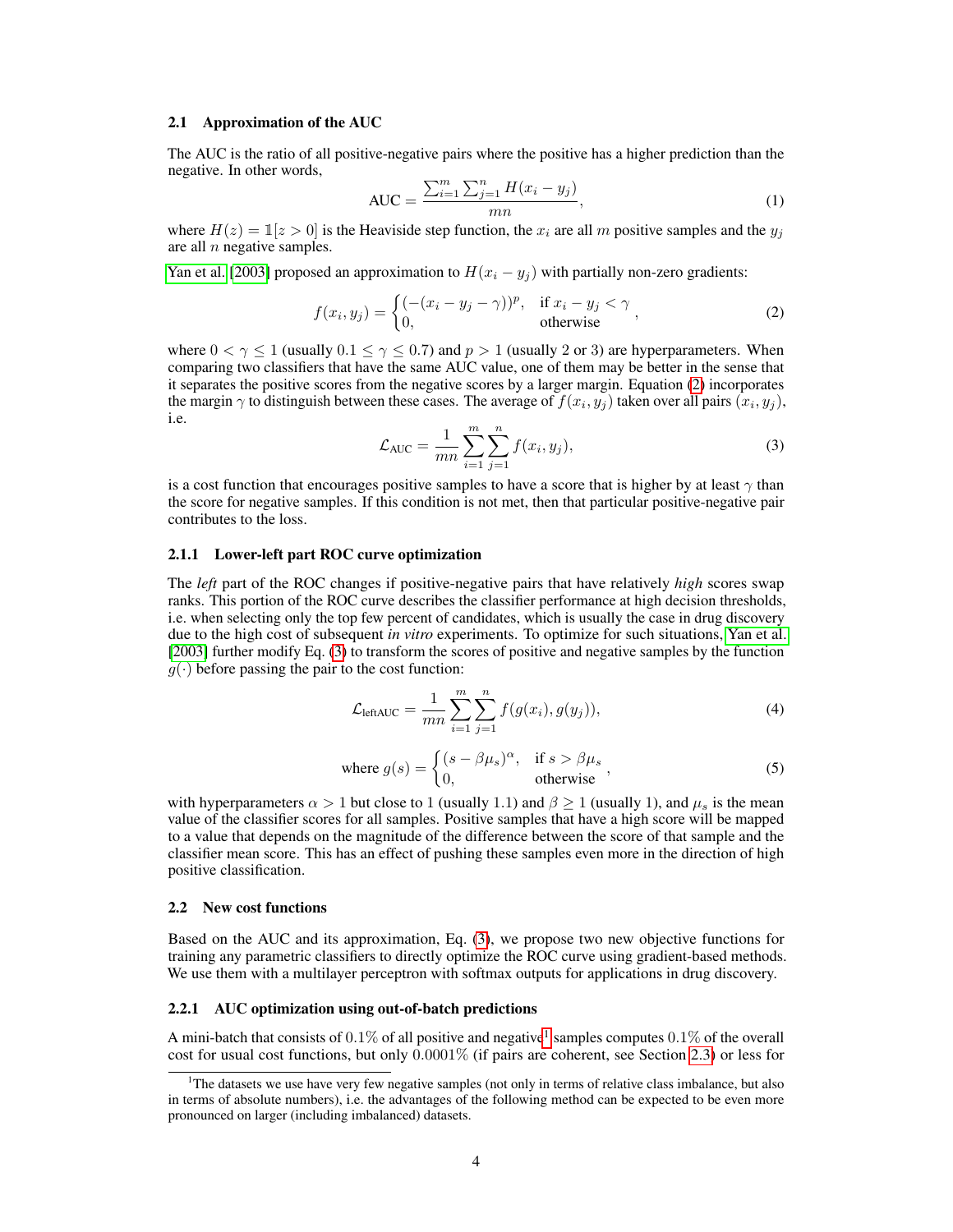cost functions that are a sum over pairs of samples such as ROC-based ones. Thus, one "epoch" (i.e. seeing the overall loss once) requires an enormous number of mini-batches (quadratic rather than linear in the number of samples), and quick convergence to a good solution can be problematic. To address this problem, we propose using out-of-batch predictions for overall prediction improvement. In each iteration, the newest predictions for samples from the current mini-batch are used to update the weights of the network accordingly, while the *recent* predictions for all samples (including out-of-batch ones) are also used for loss computation, but considered constants that do not depend on the network weights. The proposed mini-batch-wise objective function looks as follows:

$$
\mathcal{L}_{AUC\text{-prev}} = \mathcal{L}_{AUC}(\mathcal{X}_{curr}, \mathcal{Y}_{curr}) + \mathcal{L}_{AUC}(\mathcal{X}_{curr}, \mathcal{Y}_{prev}) + \mathcal{L}_{AUC}(\mathcal{X}_{prev}, \mathcal{Y}_{curr}),
$$
(6)

where  $\mathcal{X}_{\text{curr}}$ ,  $\mathcal{Y}_{\text{curr}}$  are current predictions for positive resp. negative samples from the current minibatch and  $\mathcal{X}_{prev}$ ,  $\mathcal{Y}_{prev}$  are the most recent predictions for *all* positive resp. negative samples. With this cost function, the network weights are optimized by not only considering the loss contribution of positive-negative pairs from the current mini-batch but also from pairs which consist of a currentmini-batch sample and an out-of-batch sample. Compared to other approaches, this procedure allows the loss to be based upon more samples than present in the mini-batch, reducing noise in the loss and making the training more stable.

#### <span id="page-4-0"></span>2.2.2 Optimizing the area under the lin-log ROC curve

If the goal is to optimize for early enrichment, i.e. not missing out on good candidates at high decision thresholds, then a suitable performance measure is the area under a part of the lin-log ROC curve, called *logAUC* [\[Mysinger and Shoichet, 2010\]](#page-9-0). This quality measure shares some properties with the AUC statistic (e.g. robustness to class imbalance) but is biased towards early enrichment. The logAUC metric is often used for measuring the quality of methods that were trained with other metrics such as cross-entropy. Defining quality differently during training than during evaluation is suboptimal. We develop a new cost function targeted at directly optimizing the logAUC metric.

We observe that the AUC, Eq. [\(1\)](#page-3-4), can be interpreted as integration over the ROC curve, which consists of  $n$  stripes of equal width:

AUC = 
$$
\frac{1}{mn} \sum_{j=1}^{n} \sum_{i=1}^{m} H(x_i - y_j)
$$
 (7)

<span id="page-4-2"></span>
$$
= \sum_{j=1}^{n} \left[ \frac{j+1}{n} - \frac{j}{n} \right] \frac{1}{m} \sum_{i=1}^{m} H(x_i - y_j), \tag{8}
$$

where we assume the negatives to be sorted in order of descending classifier output. The term  $\frac{1}{m}\sum_{i=1}^{m}H(x_i-y_j)$  corresponds to the TPR at the decision threshold  $y_j$ , i.e. to the height of the j<sup>th</sup> stripe, and  $\left[\frac{j+1}{n}-\frac{j}{n}\right]=\frac{1}{n}$  is the stripe width  $\left(\frac{j}{n}\right)$  and  $\frac{j+1}{n}$  are the left and right coordinates of the stripe, respectively). So  $\left[\frac{j+1}{n} - \frac{j}{n}\right] \frac{1}{m} \sum_{i=1}^{m} H(x_i - y_j)$  is the area of the  $j^{\text{th}}$  stripe, and the outer sum goes over all  $n$  stripes.

Computing the area under the part of the curve where FPR is in [ $\lambda$ ; 1] (with e.g.  $\lambda = 0.001$ ) instead of  $[0; 1]$  can be done as follows:

<span id="page-4-1"></span>
$$
AUC_{\lambda} = \sum_{j=1}^{n} \left[ \text{clip}_{[\lambda;1]} \left( \frac{j+1}{n} \right) - \text{clip}_{[\lambda;1]} \left( \frac{j}{n} \right) \right] \frac{1}{m} \sum_{i=1}^{m} H(x_i - y_j), \tag{9}
$$

where  $\text{clip}_{[a,b]}(z) = \min\{\max\{z,a\},b\}$  clips the abscissa coordinates to the interval  $[\lambda;1]$ .

The area logAUC under the log-transformed ROC curve can be computed by transforming the abscissa coordinates (in square brackets) to logarithmic scale:

$$
\log AUC_{\lambda} = \sum_{j=1}^{n} \left[ \log \left( \text{clip}_{[\lambda;1]} \left( \frac{j+1}{n} \right) \right) - \log \left( \text{clip}_{[\lambda;1]} \left( \frac{j}{n} \right) \right) \right] \frac{1}{m} \sum_{i=1}^{m} H(x_i - y_j). \tag{10}
$$

Clipping to  $[\lambda; 1]$  is essential because otherwise logAUC would be infinite.

Equivalently to the explanation for AUC above, logAUC has gradient zero almost everywhere. In order to optimize logAUC with gradient-based methods, we approximate it by replacing the step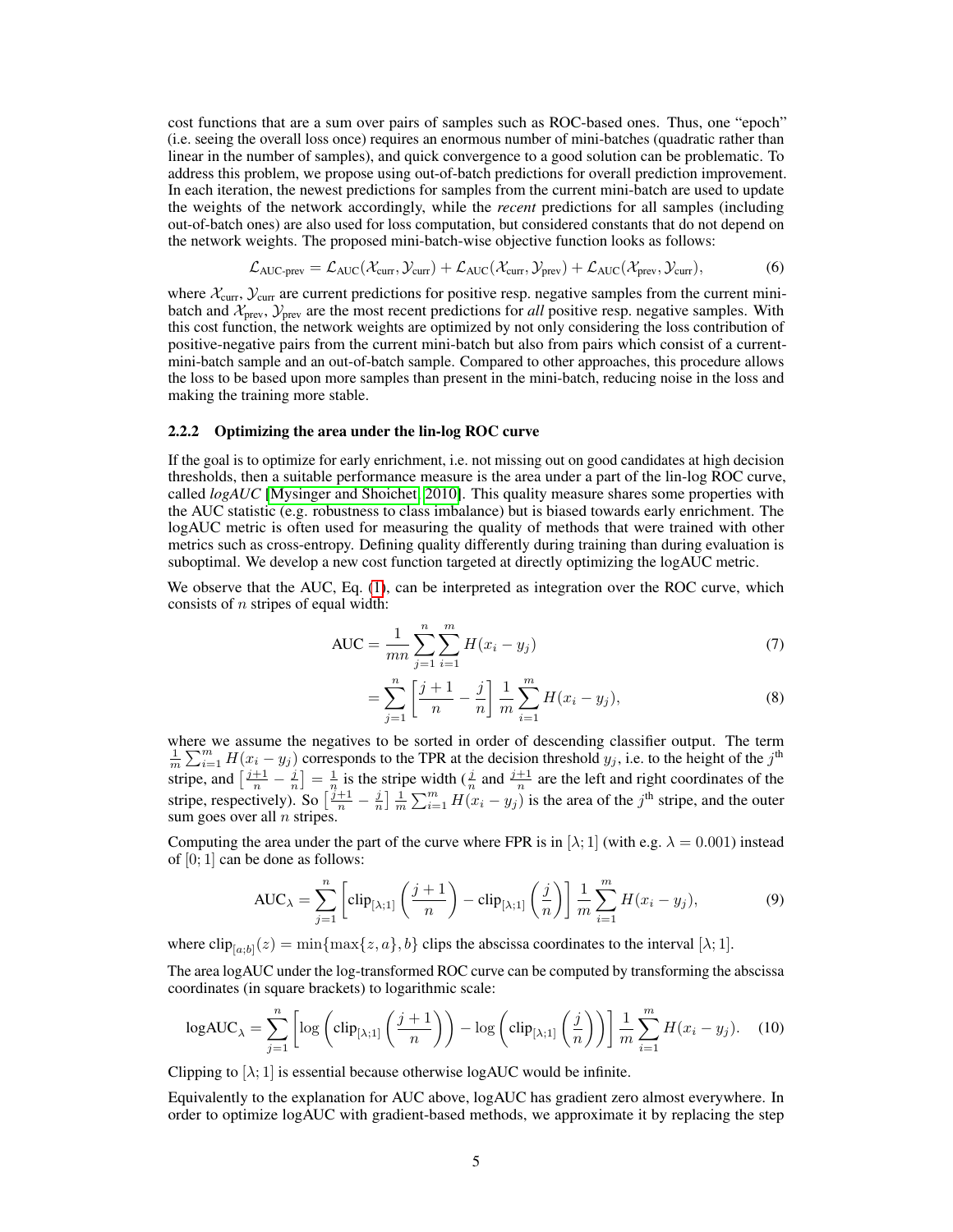function H in Eq. [\(10\)](#page-4-1) by a smooth function, as was done for AUC in Eqs. [\(1\)](#page-3-4)–[\(3\)](#page-3-2). Defining  $w_j := \log \left( \text{clip}_{[\lambda;1]} \left( \frac{j+1}{n} \right) \right) - \log \left( \text{clip}_{[\lambda;1]} \left( \frac{j}{n} \right) \right)$ , we obtain the logAUC objective function

<span id="page-5-1"></span>
$$
\mathcal{L}_{\text{logAUC}} = \sum_{j=1}^{n} \left( w_j \sum_{i=1}^{m} f(x_i, y_j) \right) = \sum_{j=1}^{n} \sum_{i=1}^{m} w_j f(x_i, y_j), \tag{11}
$$

where the weighting factor  $w_i$  from Eq. [\(10\)](#page-4-1) was pulled into the inner sum such that each positivenegative pair has a weighting factor for batch-based training.

This cost function directly optimizes the logAUC metric by individually scaling each of the  $n$  equalwidth stripes which the AUC is composed of (like the logAUC metric does by log-transforming the abscissa of the ROC), thus giving more importance to the left part of the ROC curve.

<span id="page-5-0"></span>Acceleration of rank computation There are a couple of implementation details worth mentioning. First, the usage of the weighting factor  $w_j$  requires computing the rank j of each negative sample (see the assumption under Eq. [\(8\)](#page-4-2)) from its prediction  $y_i$ , which in turn requires sorting all negatives by their predictions. To save time, we construct a lookup table which maps thresholds to FPRs, allowing us to then estimate a negative's rank  $j$ . The lookup table is updated after every epoch (pass through all pairs) and uses equidistant keypoints in threshold space. Lookup uses linear interpolation. We found a step size of 0.001 to be a good trade-off between accuracy and time requirements.

This imprecise rank computation leads to imprecise cost gradients and degenerate solutions. Details and a remedy are described in the following. The score of each sample in a mini-batch is between two adjacent entries in the lookup table and we interpolate linearly between these two thresholds. Smaller predictions for *negatives* lead (by changing the interpolation weights) to higher estimates of sample ranks (because the prediction-to-rank mapping is a monotonically decreasing mapping). This causes the estimates of the sample weights  $w_i$  (estimated stripe widths in log space) to decrease. Decreasing estimates of  $w_i$  lead to a decreasing estimate of the overall loss, cf. Eq. [\(11\)](#page-5-1). As a smaller loss is preferred by the optimization algorithm, and gradients can flow through this entire pipeline , predicted scores for negatives are incentivized to become smaller and converge to zero very quickly. Also the scores for positives converge to zero, apparently as a side effect, because the network does not have sufficient time/incentive to learn to distinguish them and simply learns to always output zero. The remedy is during an update step to conceal the strictly monotonous dependence of *rank estimates* on predictions, mimicking the zero gradient of the piecewise constant dependence of *actual ranks* on predictions. To this end, we use the stop-gradient operator sg. which sets gradients to zero when back-propagating through it. We replace  $w_i$  by sg[ $w_i$ ]. This prevents degenerate solutions.

#### 2.3 Experimental setup

Datasets Results are reported on nine large Quantitative Structure–Activity Relationship (QSAR) benchmark datasets [\[Butkiewicz et al., 2013\]](#page-8-0) comprising small molecules labeled as active or inactive for nine protein targets. Each dataset was derived from a single screening effort in the PubChem database, and label accuracy for actives was confirmed via validating screens. As a cohesive set, these datasets avoid the construction biases often seen in other datasets, which can result in trivial decision boundaries and poor generalization (something which also affects [\[Chen et al., 2019\]](#page-9-14) typical docking datasets such as DUD-E). They also display the realistically large numbers of diverse compounds and the class imbalances (a few hundred active molecules and inactives on the order of 10<sup>5</sup>) typically seen in practical drug development projects, properties often lacking in model systems. See [Butkiewicz et al.](#page-8-0) [\[2013\]](#page-8-0) for details. As input features, we used the 391 descriptors from the Reduced Short Range descriptor set, which has previously been identified as sufficiently informative and compact [\[Mendenhall and Meiler, 2016,](#page-9-15) [Vu et al., 2019\]](#page-9-16). We normalized features using z-score scaling, which was found to be the most effective for these datasets [\[Mendenhall and Meiler, 2016\]](#page-9-15).

Network architecture For our experiments we adopt many of the architecture design choices that have proven to be useful [\[Mendenhall and Meiler, 2016\]](#page-9-15) on the same PubChem QSAR datasets with standard cost functions. Throughout the experiments we use a two-layer feed-forward neural network with one hidden layer of thirty-two neurons with rectified linear units as activation functions and one output unit with sigmoidal activation function. Also, we use dropout in the input layer and in the first hidden layer. We use dropout rates that were optimized by [Mendenhall and Meiler](#page-9-15) [\[2016\]](#page-9-15) for each of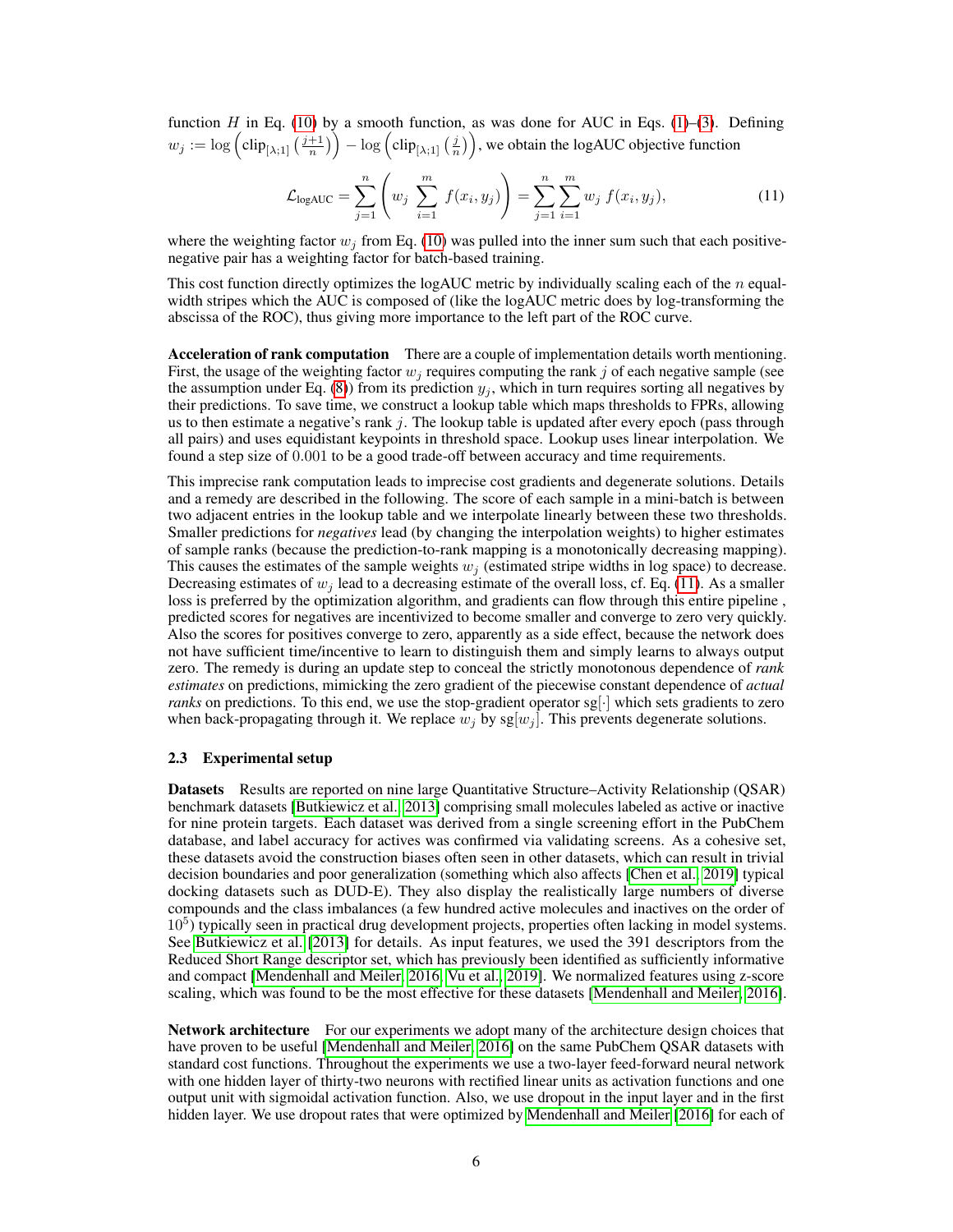<span id="page-6-1"></span>Table 1: Evaluation using "AUC" as a quality metric. The loss functions  $\mathcal{L}_{AUC}$  and  $\mathcal{L}_{AUC-prev}$  proposed for optimizing this quality metric are highlighted in black, other loss functions in grey. Results that significantly ( $p < 0.05$ ) outperform the baseline method  $\mathcal{L}_{cross\text{-entropy}}$  are marked **bold**. On all 4 datasets on which  $\mathcal{L}_{AUC\text{-prev}}$  outperforms  $\mathcal{L}_{cross\text{-entropy}}$ , it also outperforms  $\mathcal{L}_{AUC}$ , indicating advantages of our proposed usage of out-of-batch samples over usual batch-wise training. Error margins range from  $\pm 0.0004$  to  $\pm 0.0019$ .

| <b>SAID</b> | $\mathcal{L}_{\text{cross-entropy}}$ | $\mathcal{L}_{\text{AUC}}$ | $\mathcal{L}_{\text{AUC-prev}}$ | $\mathcal{L}_{\text{leftAUC}}$ | $\mathcal{L}_\textnormal{logAUC}$ |
|-------------|--------------------------------------|----------------------------|---------------------------------|--------------------------------|-----------------------------------|
| 1798        | 0.727                                | 0.767                      | 0.769                           | 0.759                          | 0.752                             |
| 1834        | 0.939                                | 0.944                      | 0.934                           | 0.936                          | 0.951                             |
| 2258        | 0.809                                | 0.819                      | 0.826                           | 0.810                          | 0.773                             |
| 2689        | 0.870                                | 0.877                      | 0.878                           | 0.859                          | 0.865                             |
| 435008      | 0.785                                | 0.778                      | 0.770                           | 0.772                          | 0.775                             |
| 435034      | 0.814                                | 0.816                      | 0.808                           | 0.818                          | 0.832                             |
| 463087      | 0.861                                | 0.860                      | 0.859                           | 0.846                          | 0.862                             |
| 485290      | 0.753                                | 0.756                      | 0.748                           | 0.748                          | 0.760                             |
| 488997      | 0.767                                | 0.769                      | 0.773                           | 0.762                          | 0.763                             |

the nine datasets individually. Using dropout has been proven to be much more beneficial for QSAR datasets than employing additional hidden layers or larger neural networks, whose effect is shown to be insignificant in comparison [\[Mendenhall and Meiler, 2016\]](#page-9-15).

<span id="page-6-0"></span>**Training procedure** We train on mini-batches which are constructed as follows: each mini-batch contains coherent positive-negative pairs, i.e. we randomly uniformly draw positive and negative samples from the training set and construct all possible pairs between these. The use of coherent minibatches has many advantages such as being memory-efficient, easy to implement, and parallelizable.

All parameters are initialized using the scheme by [He et al.](#page-9-17) [\[2015\]](#page-9-17). For training, we used the Adam optimization algorithm [\[Kingma and Ba, 2014\]](#page-9-18) with different learning rates for each task, exponential decay rate for the first and second moment at 0.9 and 0.999, respectively. The optimal learning rates were found by K-fold cross-validation and testing approach as in [\[Korjus et al., 2016\]](#page-9-19) with  $K = 4$ . The best learning rate was 0.001 for all nine tasks and all objective functions, except for  $\mathcal{L}_{log AUC}$  on dataset ID 2258, where the best learning rate was 0.003.

# 3 Results and discussion

Similar to [\[Mysinger and Shoichet, 2010\]](#page-9-0), model performance is evaluated by computing logAUC for FPR in  $[0.001; 0.1]$ . This quality metric is very popular for chemistry-related problems such as drug discovery, where we focus on high decision thresholds. In addition to this quality metric we report two other metrics that focus on high decision thresholds, namely AUC for FPR in  $[0.001; 0.1]$ and logAUC for FPR in [0.001; 1]; as well as AUC.

Tables [1](#page-6-1)[–4](#page-8-1) report these four quality metrics for each of the four ROC-based objective functions. Additionally, results are compared to the baseline method, i.e. the cross-entropy objective. Each row represents one of the nine datasets. Bold faced numbers indicate that the corresponding objective function significantly ( $p < 0.05$ ) outperforms the baseline for that particular dataset. Confidence intervals for each metric were computed by bootstrapping the test set with replacement 200 times [\[Mendenhall and Meiler, 2016\]](#page-9-15). For each metric, the results of the cost functions proposed specifically for that metric are shown in black. The results of other cost functions are also shown, but greyed out.

Table [1](#page-6-1) shows results using the AUC quality metric. The cost functions designed specifically to optimize this metric are  $\mathcal{L}_{AUC}$  and  $\mathcal{L}_{AUC\text{-prev}}$ . The cost function  $\mathcal{L}_{AUC}$  outperforms the baseline method  $\mathcal{L}_{cross\text{-entropy}}$  at a significance level of  $\alpha = 0.05$  on 5 out of the 9 datasets. Our procedure  $\mathcal{L}_{AUC\text{-}prev}$  of using out-of-batch predictions outperforms the baseline method significantly ( $\alpha = 0.05$ ) on 4 out of 9 datasets, including one dataset on which  $\mathcal{L}_{AUC}$  does not outperform  $\mathcal{L}_{cross\text{-entropy}}$ . Moreover, on all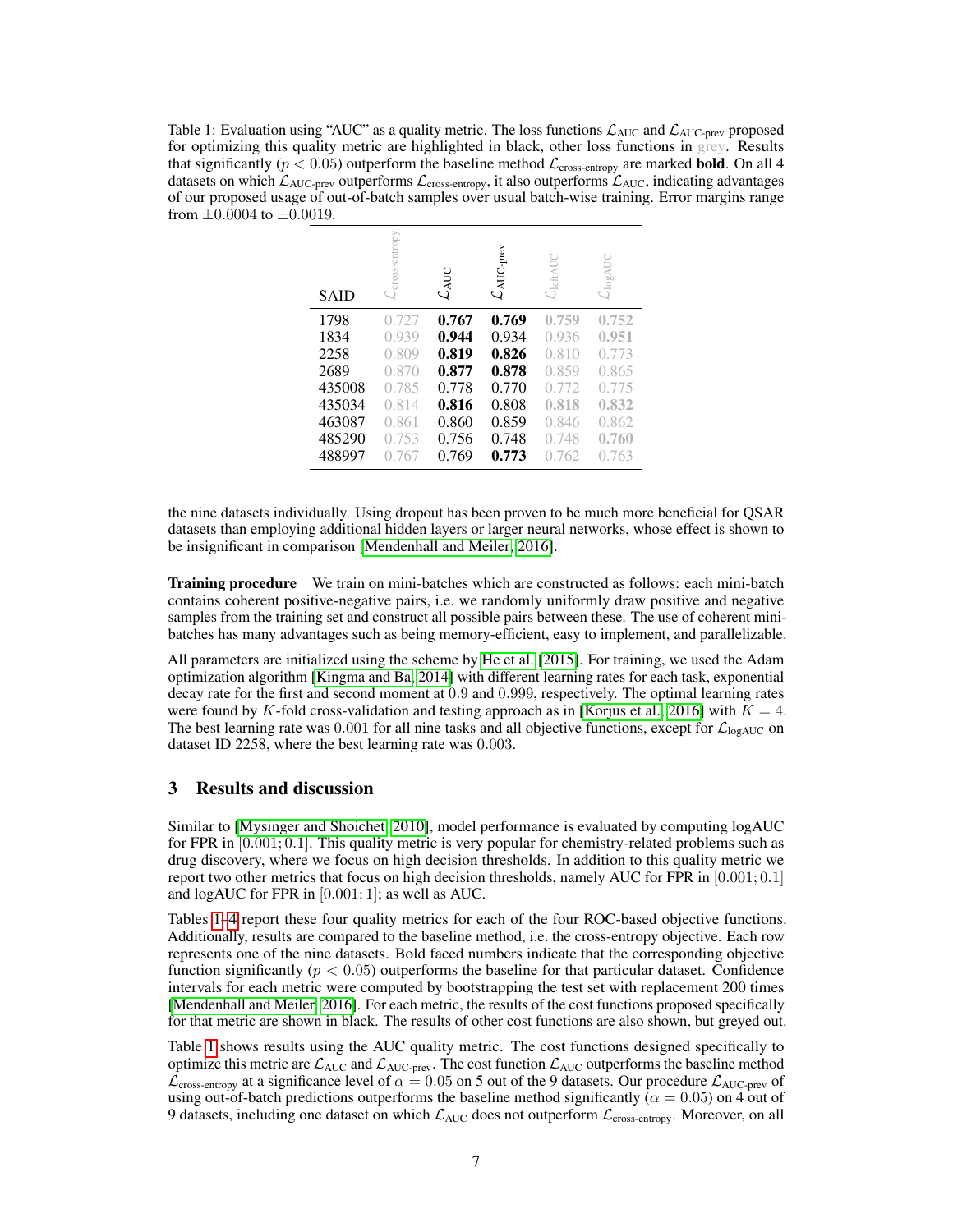<span id="page-7-0"></span>Table 2: Evaluation using "AUC for FPR in  $[0.001; 0.1]$ " as a quality metric. The loss function  $\mathcal{L}_{\text{leftAUC}}$  designed to optimize this quality metric is highlighted in black. It significantly ( $p < 0.05$ , **bold**) outperforms  $\mathcal{L}_{cross\text{-entropy}}$  on 4 out of 9 datasets.  $\mathcal{L}_{logAUC}$ , designed for a similar purpose, significantly outperforms  $\mathcal{L}_{cross\text{-entropy}}$  on 5 out of 9 datasets. Error margins range from  $\pm 0.0011$  to ±0.0028.

| <b>SAID</b> | $\mathcal{L}_{\text{cross-entropy}}$ | $\mathcal{L}_{\text{AUC}}$ | $\mathcal{L}_{\text{AUC-prev}}$ | $\mathcal{L}_{\text{leftAUC}}$ | $\mathcal{L}_\textnormal{logAUC}$ |
|-------------|--------------------------------------|----------------------------|---------------------------------|--------------------------------|-----------------------------------|
| 1798        | 0.272                                | 0.315                      | 0.260                           | 0.247                          | 0.211                             |
| 1834        | 0.622                                | 0.653                      | 0.606                           | 0.591                          | 0.662                             |
| 2258        | 0.523                                | 0.547                      | 0.489                           | 0.511                          | 0.298                             |
| 2689        | 0.589                                | 0.621                      | 0.603                           | 0.601                          | 0.589                             |
| 435008      | 0.370                                | 0.376                      | 0.361                           | 0.389                          | 0.364                             |
| 435034      | 0.388                                | 0.388                      | 0.386                           | 0.380                          | 0.401                             |
| 463087      | 0.342                                | 0.338                      | 0.339                           | 0.318                          | 0.362                             |
| 485290      | 0.392                                | 0.393                      | 0.385                           | 0.403                          | 0.418                             |
| 488997      | 0.383                                | 0.451                      | 0.444                           | 0.453                          | 0.432                             |

<span id="page-7-1"></span>Table 3: Evaluation using "logAUC for FPR in [0.001; 1]" as a quality metric. The loss function  $\mathcal{L}_{\text{logAUC}}$  designed to optimize this quality metric significantly ( $p < 0.05$ , **bold**) outperforms  $\mathcal{L}_{cross-entropy}$  on 7 out of 9 datasets. Error margins range from  $\pm 0.0007$  to  $\pm 0.0022$ .

| <b>SAID</b> | -cross-entropy | $\mathcal{L}_{\text{AUC}}$ | $\mathcal{L}_{\text{AUC-prev}}$ | $\mathcal{L}_{\text{leftAUC}}$ | $\mathcal{L}_{\text{logAUC}}$ |
|-------------|----------------|----------------------------|---------------------------------|--------------------------------|-------------------------------|
| 1798        | 0.329          | 0.353                      | 0.333                           | 0.324                          | 0.298                         |
| 1834        | 0.575          | 0.589                      | 0.557                           | 0.562                          | 0.629                         |
| 2258        | 0.489          | 0.514                      | 0.476                           | 0.482                          | 0.411                         |
| 2689        | 0.531          | 0.545                      | 0.539                           | 0.538                          | 0.558                         |
| 435008      | 0.391          | 0.396                      | 0.390                           | 0.403                          | 0.399                         |
| 435034      | 0.415          | 0.415                      | 0.411                           | 0.415                          | 0.430                         |
| 463087      | 0.397          | 0.398                      | 0.393                           | 0.385                          | 0.404                         |
| 485290      | 0.418          | 0.425                      | 0.411                           | 0.419                          | 0.427                         |
| 488997      | 0.395          | 0.425                      | 0.417                           | 0.425                          | 0.440                         |

4 datasets on which  $\mathcal{L}_{AUC\text{-prev}}$  outperforms  $\mathcal{L}_{cross\text{-entropy}}$ , it also outperforms  $\mathcal{L}_{AUC}$  (with  $p < 0.05$  on two of the datasets), indicating advantages of our proposed usage of out-of-batch samples.

Results in Table [2](#page-7-0) are evaluated using the "AUC for FPR in [0.001; 0.1]" quality metric. The function  $\mathcal{L}_{\text{leftAUC}}$  was designed specifically for optimizing this metric. The results show that  $\mathcal{L}_{\text{leftAUC}}$ outperforms the cross-entropy baseline in 4 out of 9 datasets at a significance level of  $\alpha = 0.05$ . Our objective function  $\mathcal{L}_{\text{logAUC}}$  (designed for a similar purpose) significantly outperforms  $\mathcal{L}_{\text{cross-entropy}}$  in 5 out of 9 datasets. This indicates that an ROC-based cost function that maximizes the area under the left part of the ROC can improve classifier performance as compared to typical cost functions (such as cross-entropy) when the goal is to optimize the performance at high decision thresholds. In addition,  $\mathcal{L}_{log AUC}$  significantly outperforms  $\mathcal{L}_{left AUC}$  in 4 out of 9 datasets.

Table [3](#page-7-1) demonstrates results for the "logAUC for FPR in [0.001; 1]" quality metric. Our proposed objective function  $\mathcal{L}_{\text{logAUC}}$  was specifically designed for this metric and performs significantly better  $(\alpha = 0.05)$  than cross-entropy on 7 out of 9 datasets. The results also show that  $\mathcal{L}_{logAUC}$  outperforms other ROC-based objective functions on many of the datasets. Specifically, it significantly outperforms  $\mathcal{L}_{\text{AUC}}$  on 5 out of 9 datasets.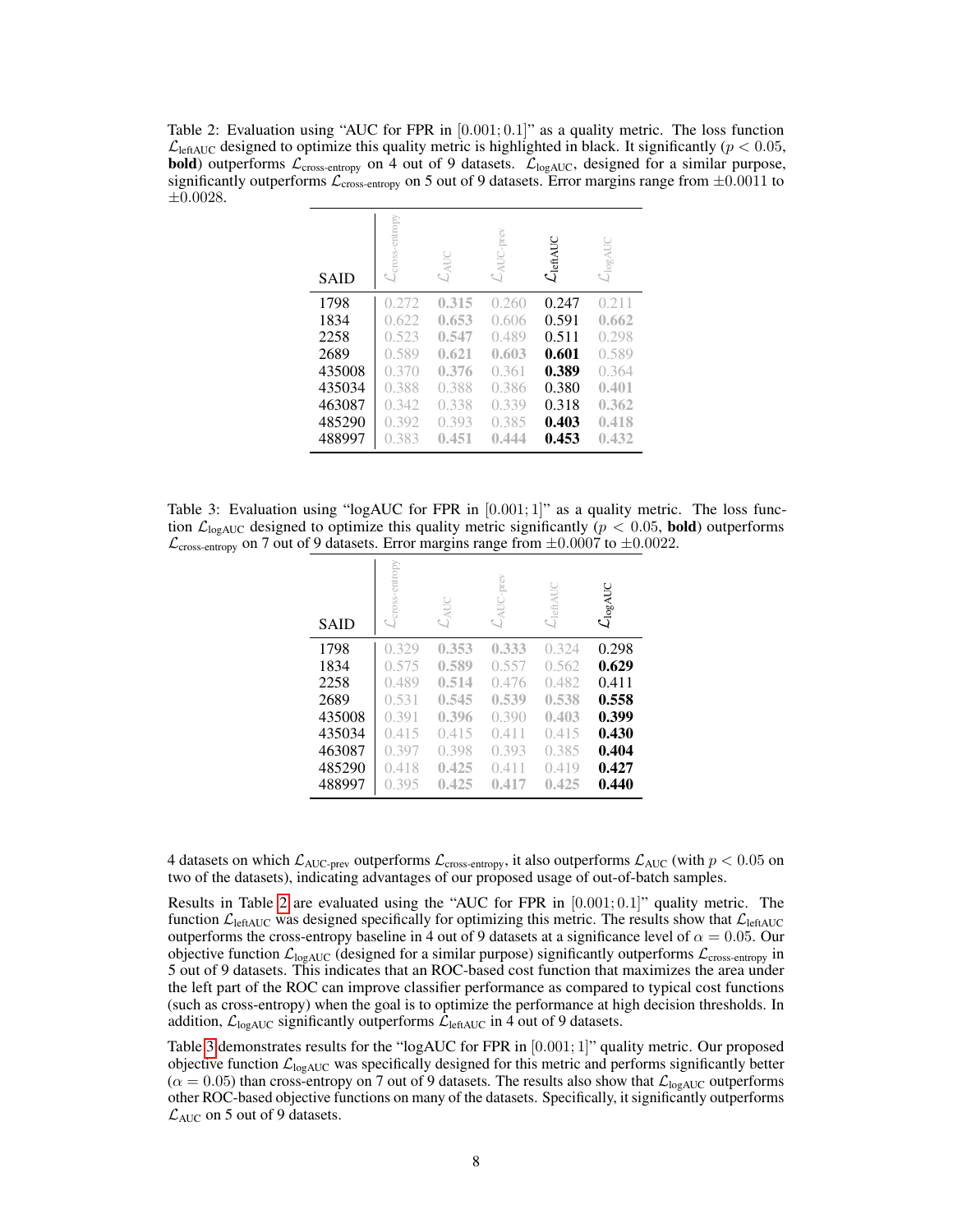<span id="page-8-1"></span>Table 4: Evaluation using "logAUC for FPR in  $[0.001; 0.1]$ " as a quality metric. The loss function  $\mathcal{L}_{\text{logAUC}}$  designed to optimize this quality metric significantly ( $p < 0.05$ , **bold**) outperforms  $\mathcal{L}_{cross-entropy}$  on 7 out of 9 datasets. Error margins range from  $\pm 0.0008$  to  $\pm 0.0025$ .

| <b>SAID</b> | opy<br>entr<br>cross- | $\mathcal{L}_{\text{AUC}}$ | prev<br>ă | ~leftAUC | $\mathcal{L}_\text{logAUC}$ |
|-------------|-----------------------|----------------------------|-----------|----------|-----------------------------|
| 1798        | 0.154                 | 0.164                      | 0.143     | 0.141    | 0.101                       |
| 1834        | 0.390                 | 0.408                      | 0.367     | 0.372    | 0.466                       |
| 2258        | 0.339                 | 0.372                      | 0.306     | 0.330    | 0.238                       |
| 2689        | 0.367                 | 0.382                      | 0.373     | 0.384    | 0.413                       |
| 435008      | 0.219                 | 0.229                      | 0.224     | 0.241    | 0.231                       |
| 435034      | 0.229                 | 0.227                      | 0.228     | 0.226    | 0.245                       |
| 463087      | (0.176)               | 0.175                      | 0.171     | 0.171    | 0.189                       |
| 485290      | 0.268                 | 0.279                      | 0.265     | 0.277    | 0.281                       |
| 488997      | 0.228                 | 0.268                      | 0.259     | 0.275    | 0.297                       |

Table [4](#page-8-1) shows results for the "logAUC for FPR in  $[0.001; 0.1]$ " quality metric which is also optimized by our  $\mathcal{L}_{\text{logAUC}}$  objective. The results demonstrate that, again, our objective function outperforms the cross-entropy baseline in 7 out of 9 datasets and  $\mathcal{L}_{AUC}$  in 5 out of 9 datasets, both at a significance level of  $\alpha = 0.05$ .

One important aspect to mention is that when using  $\mathcal{L}_{cross-entropy}$  we oversample the minority class (positives) in order to compare the AUC-based cost functions against the cross-entropy under ideal circumstances. Thus we should expect even more favorable results compared with cross-entropy if no oversampling is performed. The AUC-based cost functions are robust towards class imbalance, i.e. perform equally well without oversampling. Thus, they do not require tuning the oversampling ratio, as the cross-entropy loss does. On the other hand, they have additional hyperparameters that require tuning. Luckily, a wide range of values works well in practice [\[Yan et al., 2003\]](#page-9-3).

# 4 Conclusions

We listed a series of special properties of virtual screening datasets, such as class imbalance, all of which can be addressed by using ROC-based cost functions. Such cost functions, in turn, have peculiarities such as the necessity for techniques to avoid zero gradients (which we borrowed from literature), and a quadratic rather than linear number of summands (which we addressed by proposing to use out-of-batch samples and coherent mini-batches). Moreover, to optimize performance specifically for the high decision thresholds that are used in virtual screening, and to more directly optimize the logAUC quality metric that is popular in this domain, we proposed an approximation  $\mathcal{L}_{\text{logAUC}}$  to logAUC with nonzero gradients. To accelerate its computation, we replaced precise computation by a lookup table, and to prevent the wrong gradient caused by this replacement from leading to degenerate solutions, we used a stop-gradient operator. Our methods outperformed cross-entropy in many scenarios in a benchmark of realistic diverse datasets. We do not claim that these AUC losses are perfect for all situations; rather, we exemplify how losses can be aligned with project-specific goals. We encourage active exploration of loss options in virtual screening and in other applications, instead of following the old tradition of resorting to cross-entropy "by default".

# Acknowledgements

We thank Benjamin P. Brown for helpful discussions.

## References

<span id="page-8-0"></span>M. Butkiewicz, E. W. Lowe, R. Mueller, J. L. Mendenhall, P. L. Teixeira, C. D. Weaver, and J. Meiler. Benchmarking ligand-based virtual high-throughput screening with the PubChem database. *Molecules*, 18(1): 735–756, 2013.